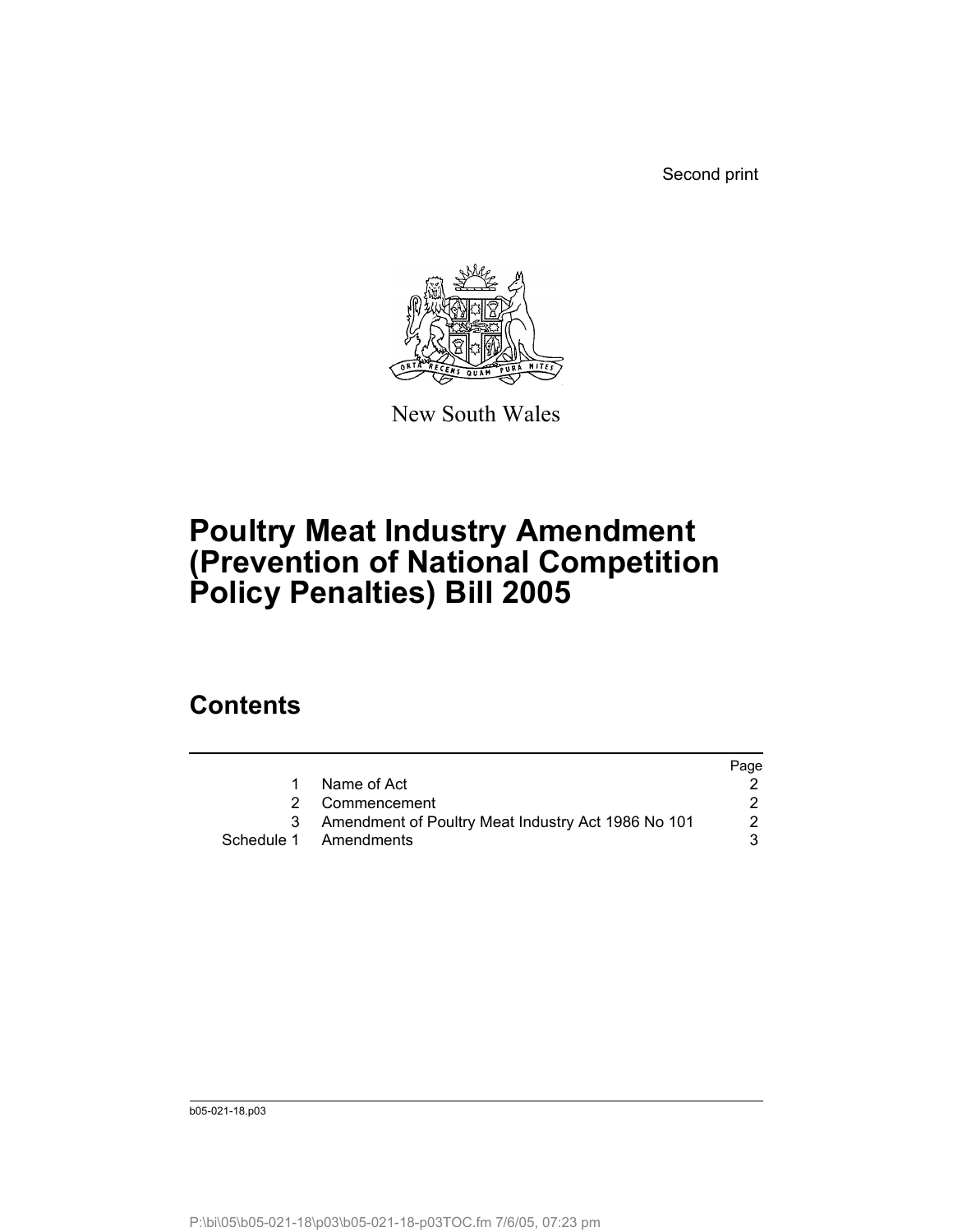**Contents** 

Page

Contents page 2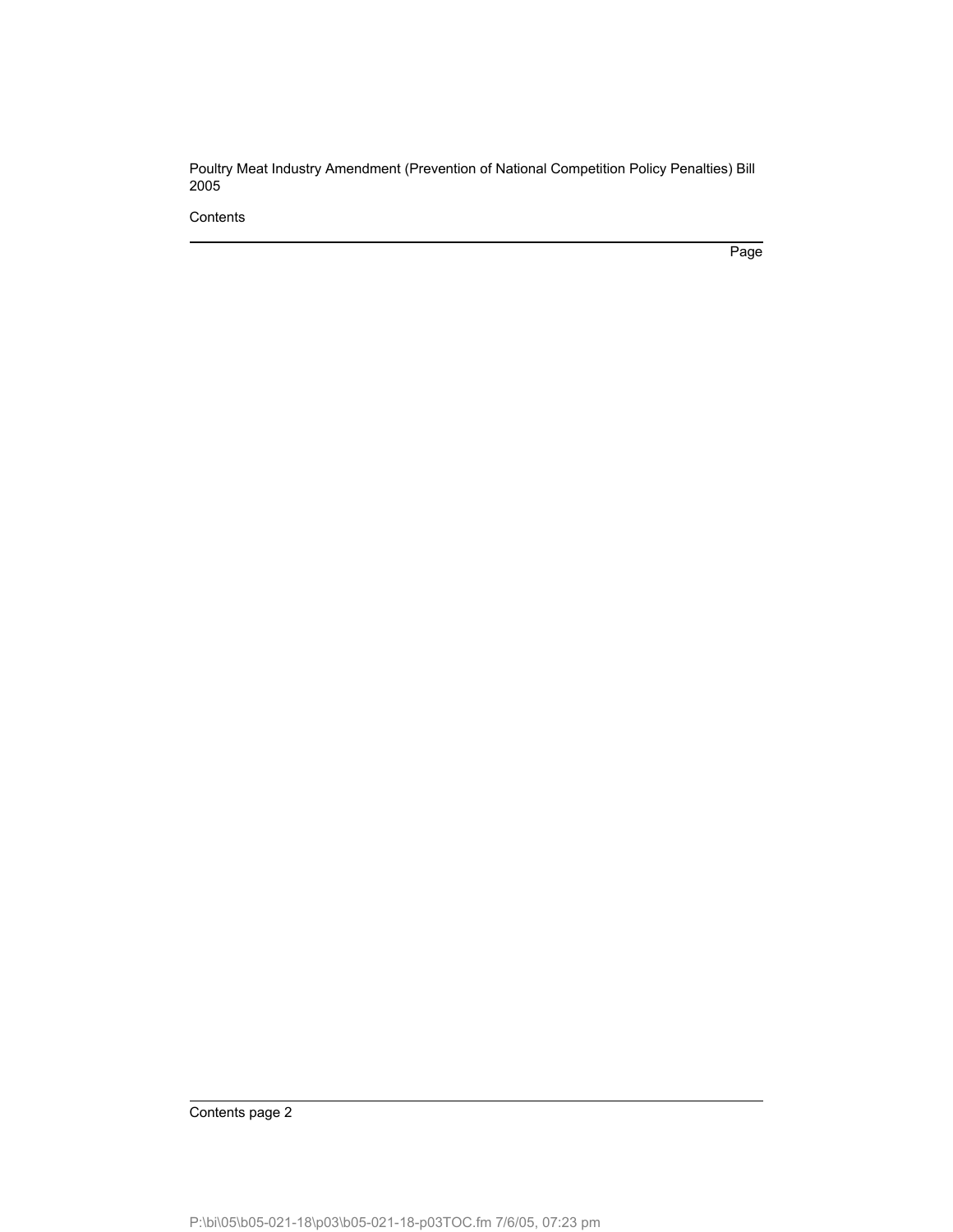*This PUBLIC BILL, originated in the LEGISLATIVE COUNCIL and, having this day passed, is now ready for presentation to the LEGISLATIVE ASSEMBLY for its concurrence.*

*Legislative Council*

*Clerk of the Parliaments.*



New South Wales

# **Poultry Meat Industry Amendment (Prevention of National Competition Policy Penalties) Bill 2005**

Act No , 2005

An Act to amend the *Poultry Meat Industry Act 1986* in relation to the regulation of the poultry meat industry.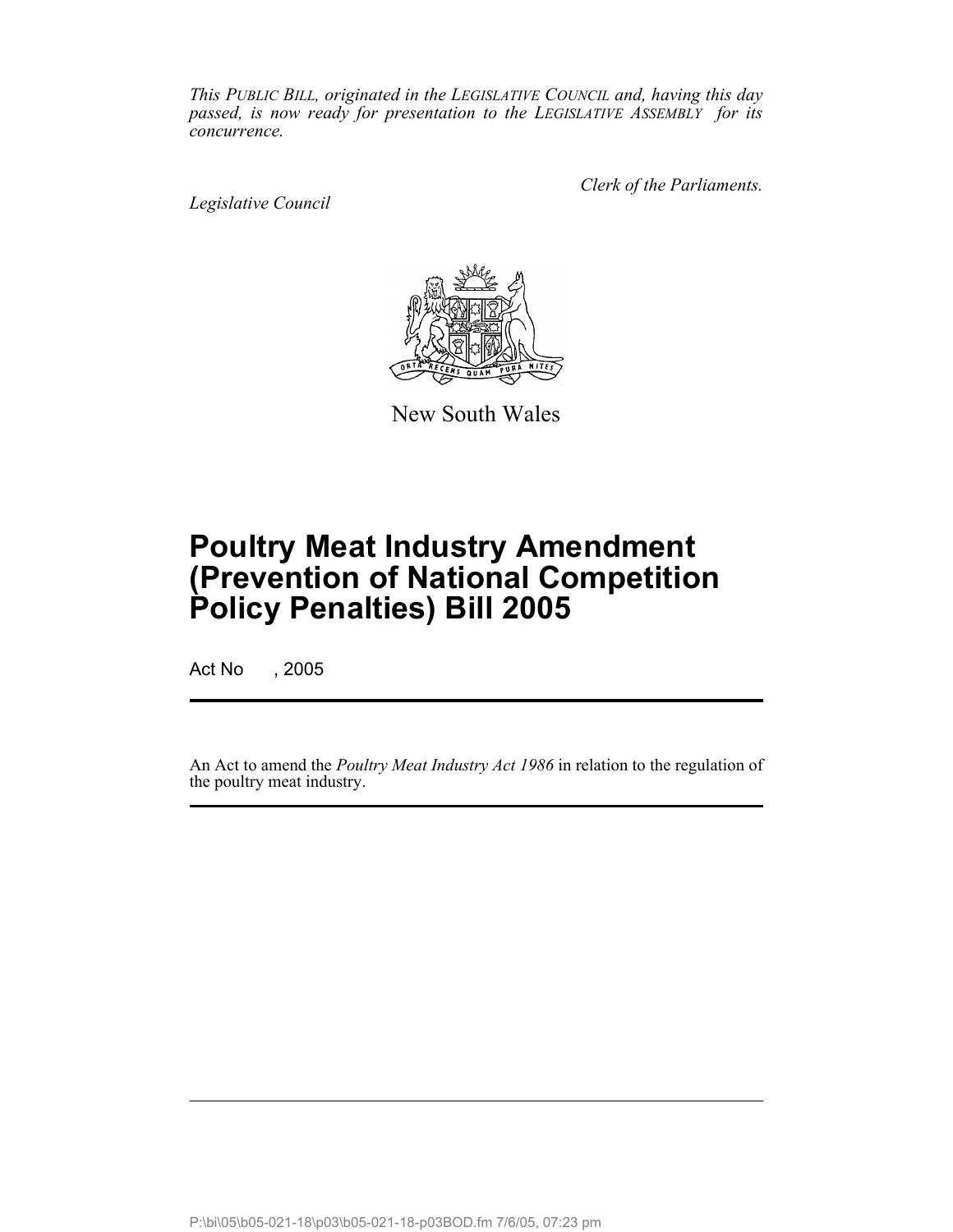<span id="page-3-1"></span><span id="page-3-0"></span>

|              |     | The Legislature of New South Wales enacts:                                                                                                                                   |                     |
|--------------|-----|------------------------------------------------------------------------------------------------------------------------------------------------------------------------------|---------------------|
| 1            |     | Name of Act                                                                                                                                                                  | $\overline{2}$      |
|              |     | This Act is the <i>Poultry Meat Industry Amendment (Prevention of</i><br>National Competition Policy Penalties) Act 2005.                                                    | 3<br>$\overline{4}$ |
| $\mathbf{2}$ |     | <b>Commencement</b>                                                                                                                                                          | 5                   |
|              | (1) | This Act commences on a day or days to be appointed by proclamation,<br>subject to subsection (2).                                                                           | 6<br>$\overline{7}$ |
|              | (2) | Schedule 1 [10] commences on the day appointed under section 4 of the<br><i>Farm Produce (Repeal) Act 1996</i> for the repeal of section 38 of the<br>Farm Produce Act 1983. | 8<br>9<br>10        |
| 3            |     | Amendment of Poultry Meat Industry Act 1986 No 101                                                                                                                           | 11                  |
|              |     | The <i>Poultry Meat Industry Act 1986</i> is amended as set out in<br>Schedule 1.                                                                                            | 12<br>13            |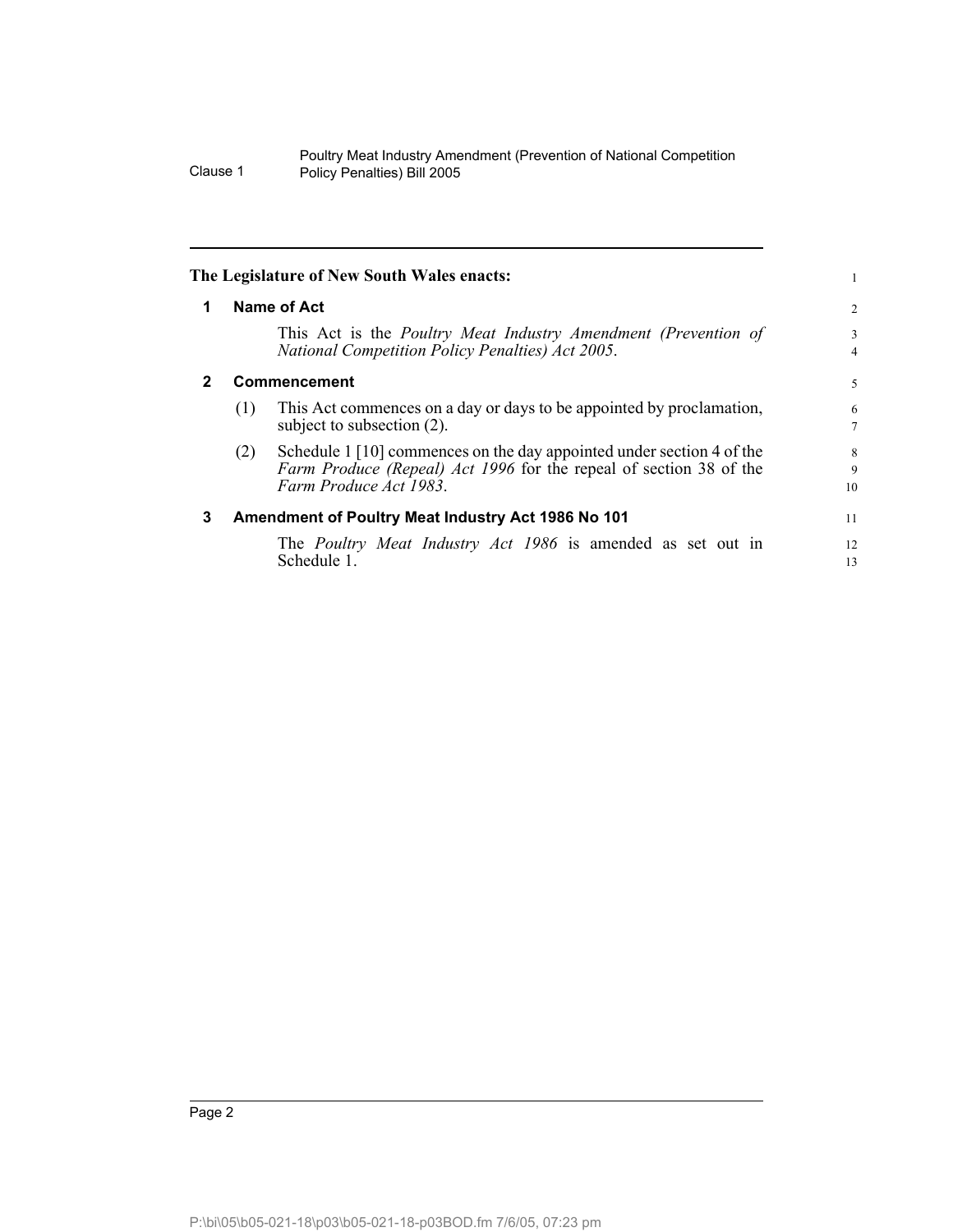Amendments Schedule 1

1

### <span id="page-4-0"></span>**Schedule 1 Amendments**

(Section 3) **[1] Section 3 Definitions** Omit the definitions of *agreement*, *base rate*, *Chairperson*, *efficiency incentive agreement*, *efficiency incentive rules*, *efficiency incentive scheme*, *excluded poultry*, *member*, *regulation* and *standard agreement* from section 3 (1). Insert in alphabetical order: *Advisory Group* means the Poultry Meat Industry Advisory Group established under section 6A. *Department* means the Department of Primary Industries. *Director-General* means Director-General of the Department. *poultry growing agreement* means an agreement between a grower and a processor under which: (a) the processor delivers designated poultry to the grower for growing, and (b) the grower grows the poultry so delivered and returns it to the processor for processing. *secretary of the Committee* means the person employed as secretary of the Committee as referred to in section 5 (2). **[2] Section 3 (3)** Omit the subsection. **[3] Section 4 Constitution of Committee** Omit section 4 (3). Insert instead: (3) The Committee is to consist of 3 members appointed by the Minister, of whom: (a) one is to be an independent person of the Minister's own choosing, and (b) two are to be independent persons of whom at least one is, in the opinion of the Minister, skilled in arbitration, mediation or some other form of dispute resolution. **[4] Section 4 (7)** Omit " $(a)$  and  $(d)$ ". 10 11 12 13 14 15 16 17 18 19 20 21  $22$  $23$ 24  $25$ 26 27 28 29 30 31 32 33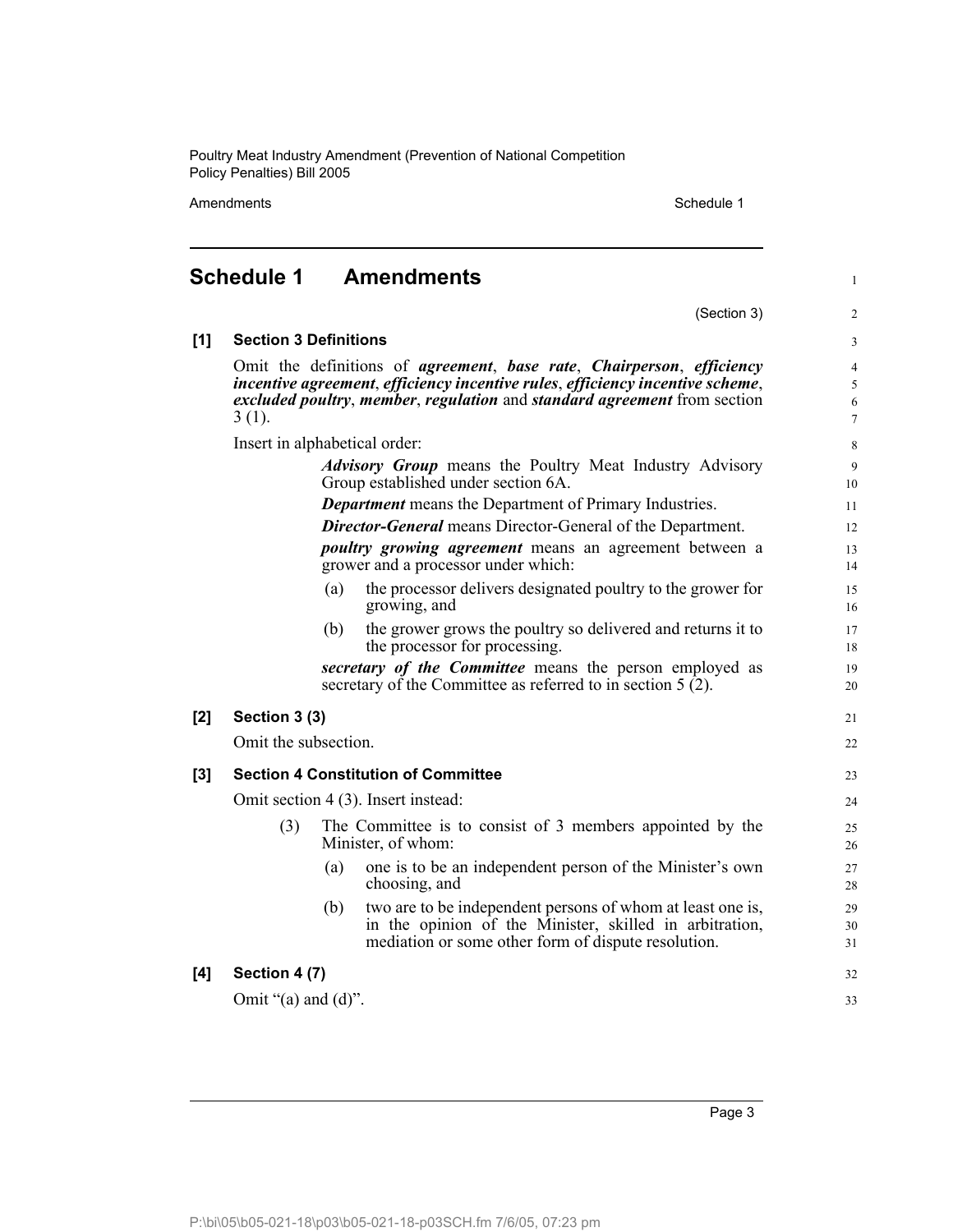Schedule 1 Amendments

| [5] |   |                  |     |      | Sections 4 (7) (a) and 5 (2) and Schedule 1, clause 2 (2)                                                                                                                       | $\mathbf{1}$   |
|-----|---|------------------|-----|------|---------------------------------------------------------------------------------------------------------------------------------------------------------------------------------|----------------|
|     |   |                  |     |      | Omit "of Agriculture" wherever occurring.                                                                                                                                       | $\overline{c}$ |
| [6] |   |                  |     |      | <b>Section 5 Staff of Committee</b>                                                                                                                                             | 3              |
|     |   |                  |     |      | Omit "the <i>Public Service Act 1979</i> " from section 5 (1).                                                                                                                  | 4              |
|     |   | Act 2002".       |     |      | Insert instead "Chapter 2 of the Public Sector Employment and Management                                                                                                        | 5<br>6         |
| [7] |   | <b>Section 6</b> |     |      |                                                                                                                                                                                 | $\overline{7}$ |
|     |   |                  |     |      | Omit the section. Insert instead:                                                                                                                                               | 8              |
|     | 6 |                  |     |      | <b>Functions of Committee</b>                                                                                                                                                   | 9              |
|     |   | (1)              |     |      | The functions of the Committee are as follows:                                                                                                                                  | 10             |
|     |   |                  | (a) |      | to establish:                                                                                                                                                                   | 11             |
|     |   |                  |     | (i)  | codes of practice for use in the conduct of<br>negotiations between growers and processors, and                                                                                 | 12<br>13       |
|     |   |                  |     | (ii) | contract guidelines as to the matters that poultry<br>growing agreements might appropriately address,                                                                           | 14<br>15       |
|     |   |                  | (b) |      | to make recommendations to the Minister regarding:                                                                                                                              | 16             |
|     |   |                  |     | (i)  | matters that poultry growing agreements should be<br>required to address, and                                                                                                   | 17<br>18       |
|     |   |                  |     | (ii) | standard provisions for inclusion in poultry growing<br>agreements in relation to those matters,                                                                                | 19<br>20       |
|     |   |                  | (c) |      | to inquire into, and make reports to the Minister on:                                                                                                                           | 21             |
|     |   |                  |     | (i)  | such matters relating to the poultry meat industry as<br>the Minister refers to the Committee for inquiry and<br>report, and                                                    | 22<br>23<br>24 |
|     |   |                  |     | (ii) | such other matters relating to the poultry meat<br>industry as the Committee considers appropriate for<br>inquiry and report,                                                   | 25<br>26<br>27 |
|     |   |                  | (d) |      | to facilitate the resolution of disputes between processors<br>and growers,                                                                                                     | 28<br>29       |
|     |   |                  | (e) |      | to exercise such other functions with respect to the poultry<br>meat industry as are prescribed by the regulations.                                                             | 30<br>31       |
|     |   | (2)              |     |      | For the purpose of exercising its functions under subsection $(1)$<br>(a) and (b), the Committee must seek advice from, and have<br>regard to the views of, the Advisory Group. | 32<br>33<br>34 |
|     |   | (3)              |     |      | Copies of any codes of practice and contract guidelines<br>established under this section:                                                                                      | 35<br>36       |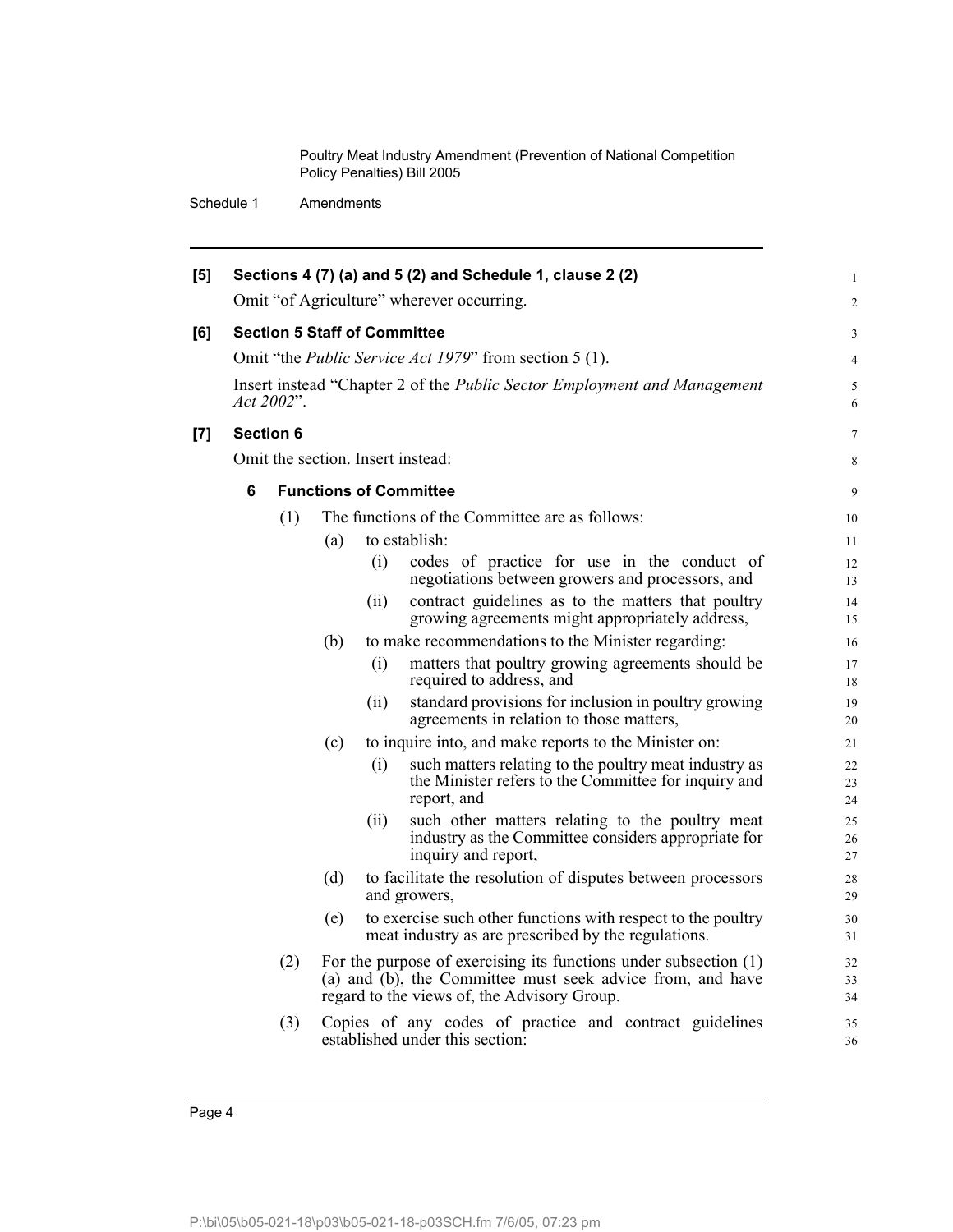Amendments Schedule 1

|     |         |                      | must be kept available at the office of the Department for<br>(a)<br>inspection by the public, free of charge, during ordinary<br>business hours, and |
|-----|---------|----------------------|-------------------------------------------------------------------------------------------------------------------------------------------------------|
|     |         |                      | (b)<br>must be posted on the Department's internet site.                                                                                              |
| [8] | Part 2A | Insert after Part 2: |                                                                                                                                                       |
|     |         |                      | Part 2A Poultry Meat Industry Advisory Group                                                                                                          |
|     | 6A      |                      | <b>Establishment of Advisory Group</b>                                                                                                                |
|     |         | (1)                  | A body is to be established under the name of the "Poultry Meat"<br>Industry Advisory Group".                                                         |
|     |         | (2)                  | The Advisory Group is not, and does not represent, the Crown.                                                                                         |
|     |         | (3)                  | The Advisory Group is to consist of 7 members appointed by the<br>Minister, of whom:                                                                  |
|     |         |                      | (a)<br>1 is to be an independent person of the Minister's own<br>choosing, and                                                                        |
|     |         |                      | 3 are to represent processors and are to be nominated in<br>(b)<br>accordance with the regulations, and                                               |
|     |         |                      | 3 are to represent growers and are to be elected in<br>(c)<br>accordance with the regulations.                                                        |
|     |         | (4)                  | The member referred to in subsection $(3)$ $(a)$ is to be the<br>Chairperson of the Advisory Group.                                                   |
|     |         | (5)                  | Schedule 1 has effect with respect to the members of the<br>Advisory Group.                                                                           |
|     |         | (6)                  | Schedule 2 has effect with respect to the procedure of the<br>Advisory Group.                                                                         |
|     |         | (7)                  | In subsection $(3)$ (a), <i>independent</i> means the following:                                                                                      |
|     |         |                      | not an officer of the Department,<br>(a)                                                                                                              |
|     |         |                      | (b)<br>not a representative of processors or growers.                                                                                                 |
|     | 6B      |                      | <b>Function of Advisory Group</b>                                                                                                                     |
|     |         |                      | The function of the Advisory Group is to furnish advice to the<br>Committee regarding the following:                                                  |
|     |         |                      | codes of practice for use in the conduct of negotiations<br>(a)<br>between growers and processors,                                                    |
|     |         |                      |                                                                                                                                                       |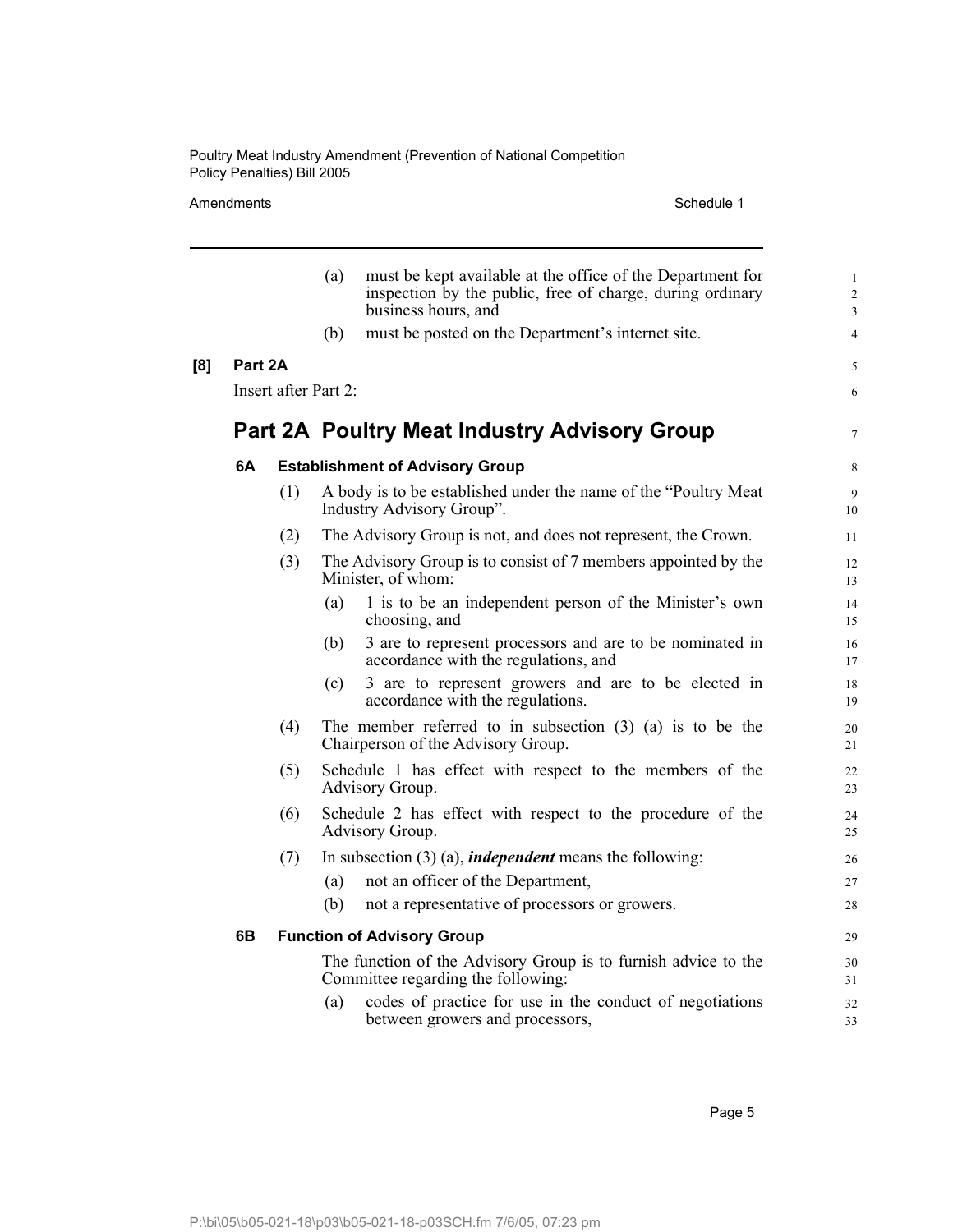Schedule 1 Amendments

**[9]** 

|        |     | (b)<br>contract guidelines as to the matters that poultry growing<br>agreements should be encouraged to address,                                                                                                                                                                      | 1<br>$\overline{2}$        |
|--------|-----|---------------------------------------------------------------------------------------------------------------------------------------------------------------------------------------------------------------------------------------------------------------------------------------|----------------------------|
|        |     | (c)<br>matters that poultry growing agreements should be<br>required to address,                                                                                                                                                                                                      | 3<br>$\overline{4}$        |
|        |     | standard provisions for inclusion in poultry growing<br>(d)<br>agreements in relation to the matters referred to in<br>paragraph (c),                                                                                                                                                 | 5<br>6<br>$\tau$           |
|        |     | such other matters with respect to the poultry meat<br>(e)<br>industry as the Advisory Group considers appropriate for<br>advice.                                                                                                                                                     | $\,$ 8 $\,$<br>9<br>10     |
| Part 3 |     |                                                                                                                                                                                                                                                                                       | 11                         |
|        |     | Omit Parts 3 and 4. Insert instead:                                                                                                                                                                                                                                                   | 12                         |
| Part 3 |     | <b>Poultry growing agreements</b>                                                                                                                                                                                                                                                     | 13                         |
| 7      |     | Poultry growing agreements to address prescribed matters                                                                                                                                                                                                                              | 14                         |
|        | (1) | A poultry growing agreement must address such matters as may<br>be prescribed by the regulations.                                                                                                                                                                                     | 15<br>16                   |
|        | (2) | Compliance with this section in relation to any such matter may<br>be achieved:                                                                                                                                                                                                       | 17<br>18                   |
|        |     | by including in the agreement (whether by reference or<br>(a)<br>otherwise) the standard provision prescribed by the<br>regulations in relation to that matter, or                                                                                                                    | 19<br>20<br>21             |
|        |     | by including in the agreement some other provision<br>(b)<br>(whether to the same effect as the standard provision or to<br>some other effect), being a provision that is expressed to be<br>included in the agreement in compliance with this section<br>in relation to that matter. | 22<br>23<br>24<br>25<br>26 |
|        | (3) | A poultry growing agreement that does not comply with this<br>section in relation to any such matter is taken, for all purposes, to<br>include the standard provision prescribed by the regulations in<br>relation to that matter.                                                    | 27<br>28<br>29<br>30       |
|        | (4) | A standard provision that is included, or taken to be included, in<br>a poultry growing agreement prevails over any other provision of<br>the agreement (other than another standard provision) to the<br>extent of any inconsistency between them.                                   | 31<br>32<br>33<br>34       |
| 8      |     | Processor to notify Director-General of certain matters                                                                                                                                                                                                                               | 35                         |
|        | (1) | Within one month after a processor and a grower enter into a<br>poultry growing agreement, the processor:                                                                                                                                                                             | 36<br>37                   |
|        |     |                                                                                                                                                                                                                                                                                       |                            |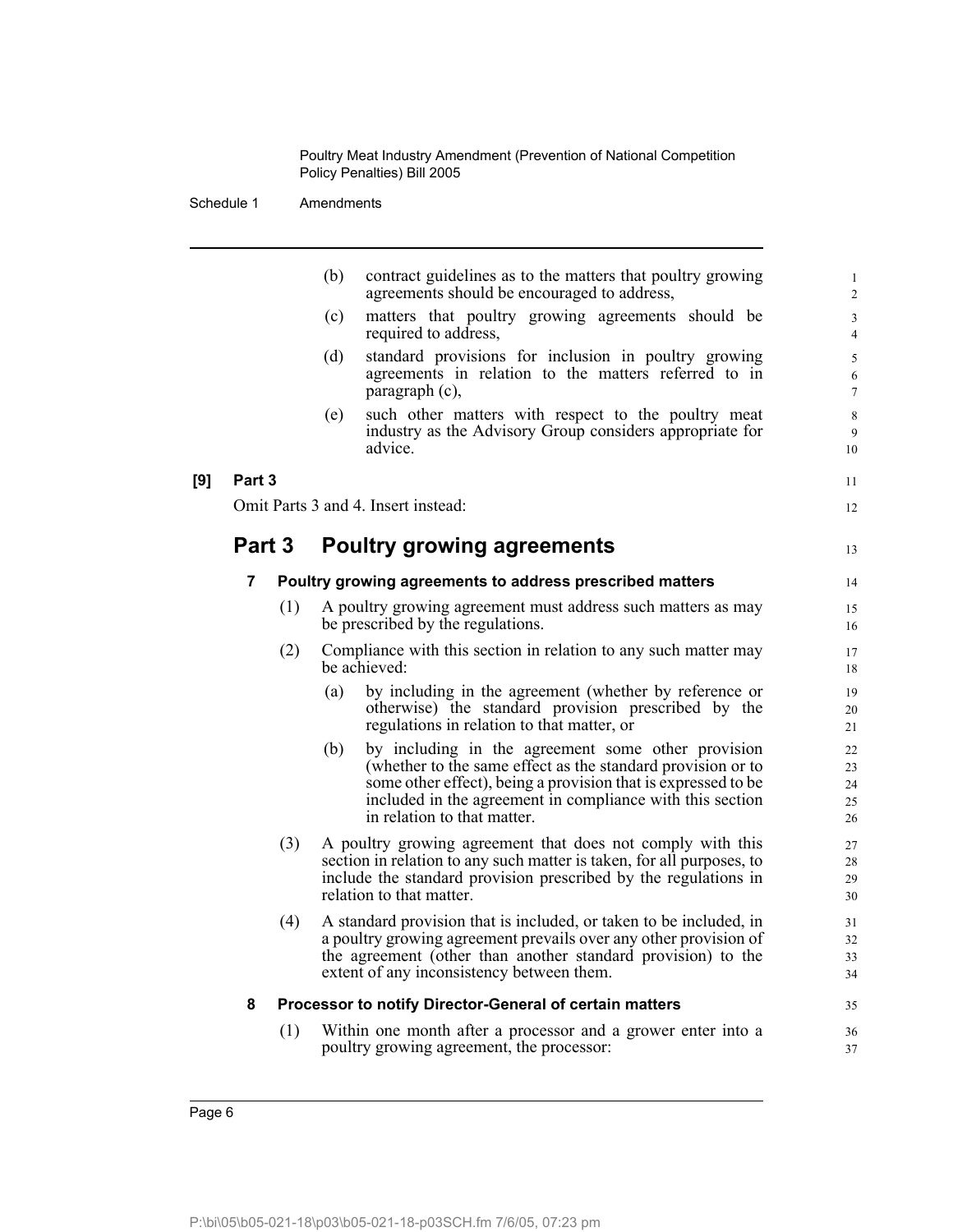Amendments Schedule 1

**[10] Section 13 Inspectors**

|   |     | must send notice of that fact to the Director-General, and<br>(a)                                                                                                                                                                       | $\mathbf{1}$             |
|---|-----|-----------------------------------------------------------------------------------------------------------------------------------------------------------------------------------------------------------------------------------------|--------------------------|
|   |     | must pay a notification fee to the Director-General.<br>(b)                                                                                                                                                                             | $\overline{2}$           |
|   |     | Maximum penalty: 10 penalty units.                                                                                                                                                                                                      | 3                        |
|   | (2) | The notice referred to in subsection $(1)$ $(a)$ :                                                                                                                                                                                      | $\overline{4}$           |
|   |     | must be in the form approved by the Director-General, and<br>(a)                                                                                                                                                                        | 5                        |
|   |     | must identify the grower by whom, and each address at<br>(b)<br>which, designated poultry is to be grown under the<br>agreement, and                                                                                                    | 6<br>$\overline{7}$<br>8 |
|   |     | (c)<br>must indicate the date on which the agreement was entered<br>into and the period for which it is to remain in force.                                                                                                             | $\mathbf{Q}$<br>10       |
|   | (3) | The notification fee referred to in subsection $(1)$ (b) is to be of an<br>amount determined in accordance with a scheme established by<br>the Director-General.                                                                        | 11<br>12<br>13           |
|   | (4) | The object of such a scheme should be to ensure that the amounts<br>received from notification fees during any period are equivalent<br>to the costs and expenses of the Committee and Advisory Group<br>during that period.            | 14<br>15<br>16<br>17     |
| 9 |     | <b>Authorisations</b>                                                                                                                                                                                                                   | 18                       |
|   | (1) | The following are specifically authorised by this Act for the<br>purposes of the <i>Trade Practices Act 1974</i> of the Commonwealth<br>and the Competition Code of New South Wales:                                                    | 19<br>20<br>21           |
|   |     | any agreements entered into between 2 or more growers, or<br>(a)<br>between 2 or more growers and a processor, in relation to<br>the growing of designated poultry,                                                                     | 22<br>23<br>24           |
|   |     | the conduct of those growers and that processor in<br>(b)<br>negotiating and entering into any such agreement,                                                                                                                          | 25<br>26                 |
|   |     | the conduct of those growers and that processor in<br>(c)<br>performing any such agreement.                                                                                                                                             | 27<br>28                 |
|   | (2) | Anything authorised to be done by this section is authorised only<br>to the extent to which it would otherwise contravene Part IV of<br>the Trade Practices Act 1974 of the Commonwealth or the<br>Competition Code of New South Wales. | 29<br>30<br>31<br>32     |
|   | (3) | In this section, <i>agreement</i> includes a contract, arrangement or<br>understanding.                                                                                                                                                 | 33<br>34                 |
|   |     | <b>Section 13 Inspectors</b>                                                                                                                                                                                                            | 35                       |
|   |     | Omit paragraph (a) from the definition of <i>inspector</i> .                                                                                                                                                                            | 36                       |
|   |     |                                                                                                                                                                                                                                         |                          |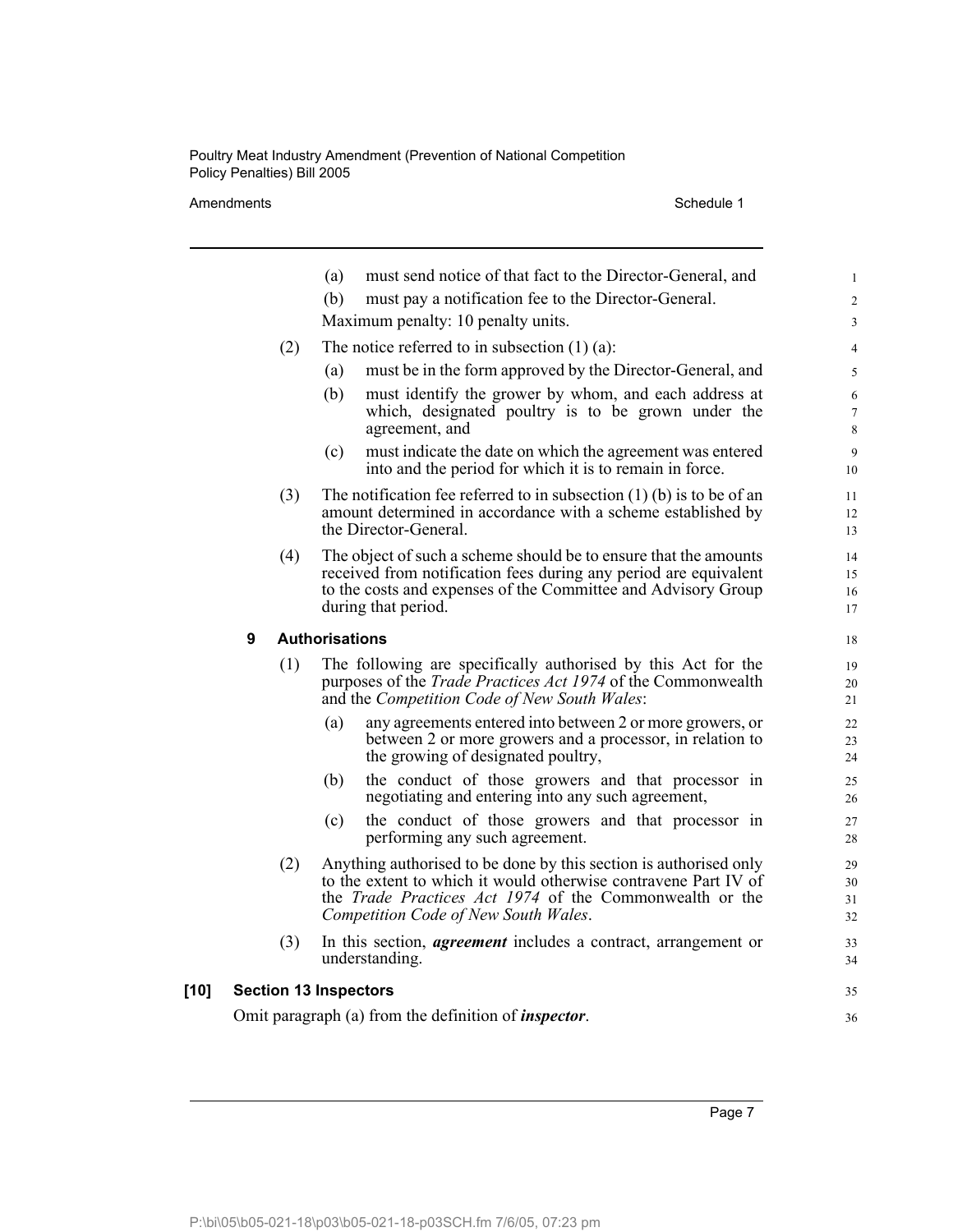Schedule 1 Amendments

| $[11]$ |      |                   | <b>Section 18 Disputes</b>   |                                                                                                                                                                                                                                                                                                                                                                                                                                          | 1                                               |
|--------|------|-------------------|------------------------------|------------------------------------------------------------------------------------------------------------------------------------------------------------------------------------------------------------------------------------------------------------------------------------------------------------------------------------------------------------------------------------------------------------------------------------------|-------------------------------------------------|
|        |      | Omit the section. |                              |                                                                                                                                                                                                                                                                                                                                                                                                                                          | $\overline{c}$                                  |
| $[12]$ |      | <b>Section 19</b> |                              |                                                                                                                                                                                                                                                                                                                                                                                                                                          | 3                                               |
|        |      |                   |                              | Omit the section. Insert instead:                                                                                                                                                                                                                                                                                                                                                                                                        | 4                                               |
|        | 19   |                   |                              | Certificate as to notification relating to poultry growing agreement                                                                                                                                                                                                                                                                                                                                                                     | 5                                               |
|        |      |                   |                              | A certificate signed by the Director-General, or by such other<br>person as may be prescribed by the regulations, and stating that,<br>on a specified date or during a specified period, the<br>Director-General had or had not been notified under section 8<br>that a specified processor and specified grower had entered into<br>a poultry growing agreement is admissible in any legal<br>proceedings and is evidence of that fact. | 6<br>$\overline{7}$<br>8<br>9<br>10<br>11<br>12 |
| $[13]$ |      |                   |                              | <b>Section 23 Regulations</b>                                                                                                                                                                                                                                                                                                                                                                                                            | 13                                              |
|        |      |                   |                              | Insert after section 23 $(1)$ :                                                                                                                                                                                                                                                                                                                                                                                                          | 14                                              |
|        | (1A) |                   | In particular, a regulation: |                                                                                                                                                                                                                                                                                                                                                                                                                                          | 15                                              |
|        |      |                   | (a)                          | may prescribe matters that poultry growing agreements<br>must address, and                                                                                                                                                                                                                                                                                                                                                               | 16<br>17                                        |
|        |      |                   | (b)                          | may prescribe standard provisions for inclusion in poultry<br>growing agreements in relation to those matters.                                                                                                                                                                                                                                                                                                                           | 18<br>19                                        |
| $[14]$ |      | <b>Section 26</b> |                              |                                                                                                                                                                                                                                                                                                                                                                                                                                          | 20                                              |
|        |      |                   | Insert after section 25:     |                                                                                                                                                                                                                                                                                                                                                                                                                                          | 21                                              |
|        | 26   |                   | <b>Review of Act</b>         |                                                                                                                                                                                                                                                                                                                                                                                                                                          | 22                                              |
|        |      | (1)               |                              | The Minister is to review this Act to determine whether the policy<br>objectives of the Act remain valid and whether the terms of the<br>Act remain appropriate for securing those objectives.                                                                                                                                                                                                                                           | 23<br>24<br>25                                  |
|        |      | (2)               |                              | The review is to be undertaken as soon as practicable after the<br>period of 3 years from the date of commencement of the <i>Poultry</i><br>Meat Industry Amendment (Prevention of National Competition<br>Policy Penalties) Act 2005.                                                                                                                                                                                                   | 26<br>27<br>28<br>29                            |
|        |      | (3)               |                              | A report on the outcome of the review is to be tabled in each<br>House of Parliament within 12 months after the end of the period<br>of 3 years.                                                                                                                                                                                                                                                                                         | 30<br>31<br>32                                  |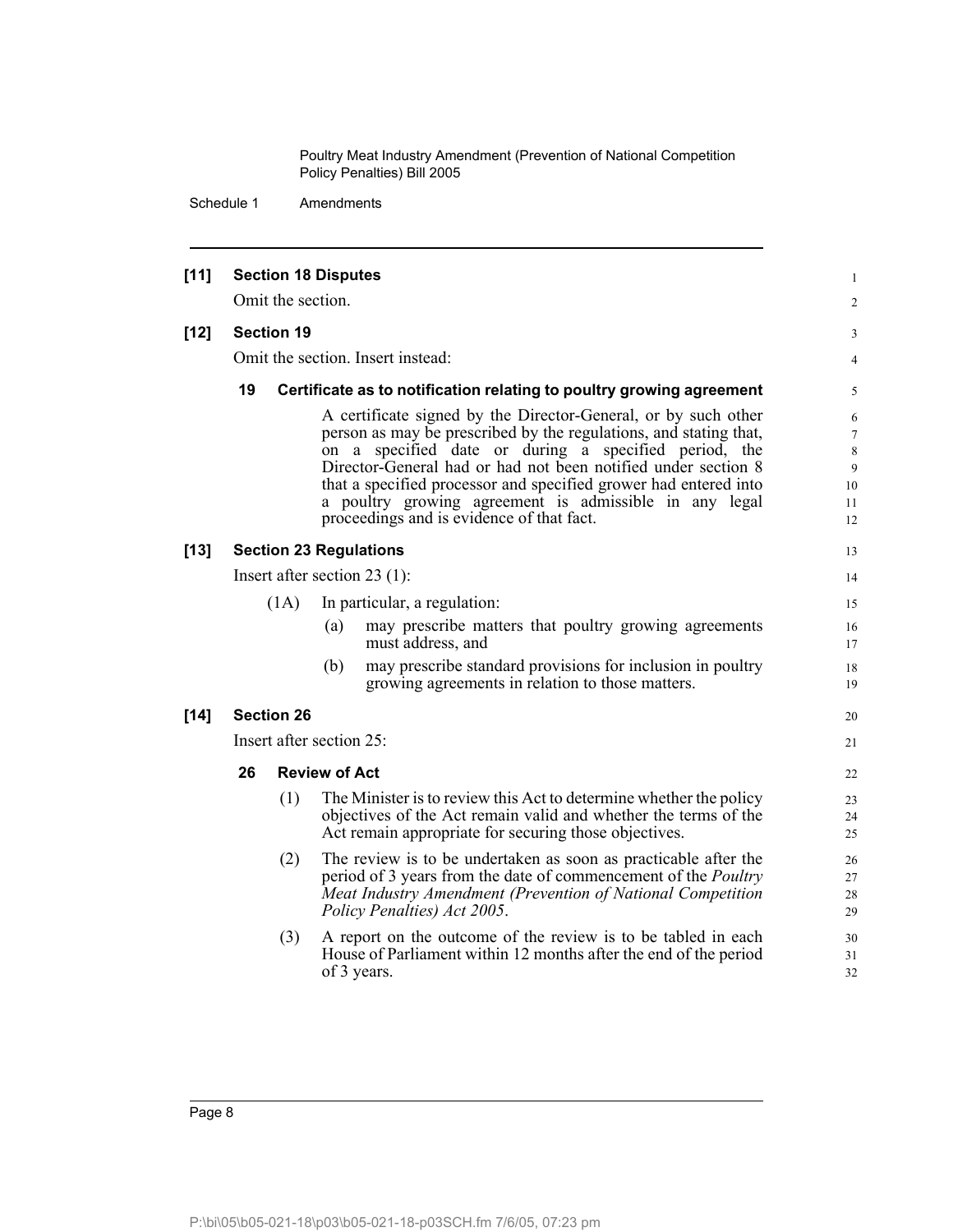Amendments Schedule 1

| $[15]$ | Schedule 1, heading<br>Omit the heading and source reference. Insert instead: |                                                                                                                             |                |  |  |  |
|--------|-------------------------------------------------------------------------------|-----------------------------------------------------------------------------------------------------------------------------|----------------|--|--|--|
|        | <b>Schedule 1</b>                                                             | Provisions relating to the members<br>of the Committee and the Advisory<br>Group                                            | 3<br>4<br>5    |  |  |  |
|        |                                                                               | (Sections 4 $(5)$ and 6A $(5)$ )                                                                                            | 6              |  |  |  |
| $[16]$ | Schedule 1, clause 1                                                          |                                                                                                                             | $\overline{7}$ |  |  |  |
|        | Insert before clause 2:                                                       |                                                                                                                             | 8              |  |  |  |
|        | <b>Definitions</b><br>1.                                                      |                                                                                                                             | 9              |  |  |  |
|        |                                                                               | In this Schedule:                                                                                                           | 10             |  |  |  |
|        |                                                                               | <b>Chairperson</b> means Chairperson of the Committee<br>$\alpha$                                                           | 11             |  |  |  |
|        |                                                                               | Chairperson of the Advisory Group, as the context requires.<br><i>member</i> means member of the Committee or member of the | 12<br>13       |  |  |  |
|        |                                                                               | Advisory Group, as the context requires.                                                                                    | 14             |  |  |  |
| $[17]$ | Schedule 1, clause 3                                                          |                                                                                                                             | 15             |  |  |  |
|        |                                                                               | Omit "term of". Insert "term not exceeding".                                                                                | 16             |  |  |  |
| $[18]$ | Schedule 1, clauses 5 and 6 (2)                                               |                                                                                                                             | 17             |  |  |  |
|        |                                                                               | Omit "section 4" wherever occurring. Insert instead "section 6A".                                                           | 18             |  |  |  |
| $[19]$ | Schedule 1, clause 6 (1)                                                      |                                                                                                                             | 19             |  |  |  |
|        |                                                                               | Omit "the Committee is constituted as provided by section 4 (3)".                                                           | 20             |  |  |  |
|        |                                                                               | Insert instead "the Committee or Advisory Group is duly constituted".                                                       | 21             |  |  |  |
| $[20]$ | Schedule 1, clauses 7, 8 and 10                                               |                                                                                                                             | 22             |  |  |  |
|        |                                                                               | Insert "or Advisory Group" after "Committee" wherever occurring.                                                            | 23             |  |  |  |
| $[21]$ | Schedule 1, clause 9 (1)                                                      |                                                                                                                             | 24             |  |  |  |
|        | Omit "The <i>Public Service Act 1979"</i> .                                   |                                                                                                                             | 25             |  |  |  |
|        | Act 2002".                                                                    | Insert instead "Chapter 2 of the Public Sector Employment and Management                                                    | 26<br>27       |  |  |  |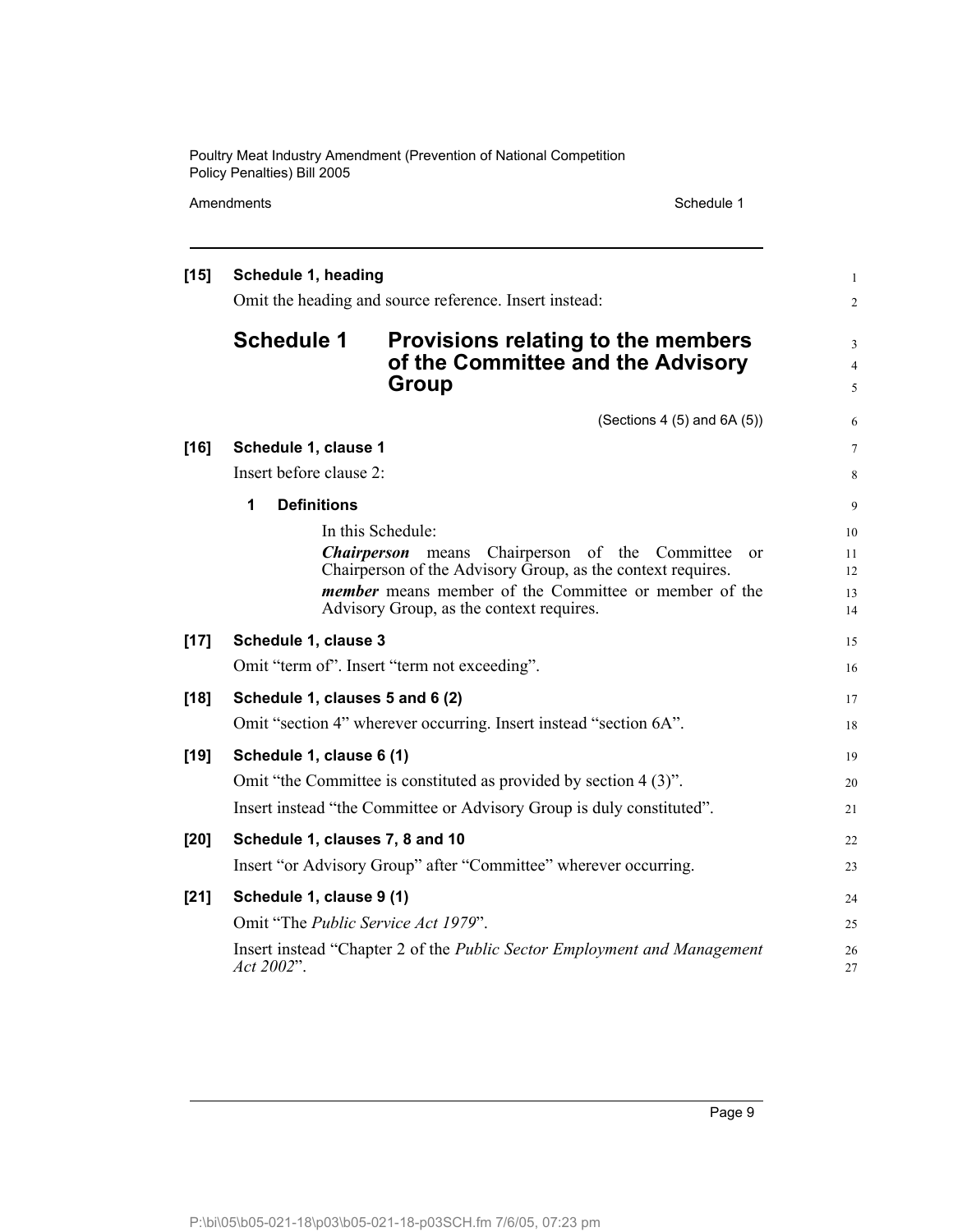Schedule 1 Amendments

#### **[22] Schedule 2, heading**

Omit the heading and source reference. Insert instead:

### **Schedule 2 Provisions relating to the procedure of the Committee and the Advisory Group**

(Sections 4 (6) and 6A (6))

1 2

3 4 5

6

| $[23]$ | Schedule 2, clause 1A                                                                                                |                      |  |  |  |
|--------|----------------------------------------------------------------------------------------------------------------------|----------------------|--|--|--|
|        | Insert before clause 1:                                                                                              | 8                    |  |  |  |
|        | <b>Definitions</b><br>1A                                                                                             | 9                    |  |  |  |
|        | In this Schedule:                                                                                                    | 10                   |  |  |  |
|        | <b>Chairperson</b> means Chairperson of the Committee<br>Chairperson of the Advisory Group, as the context requires. | $\alpha$<br>11<br>12 |  |  |  |
|        | <i>member</i> means member of the Committee or member of the<br>Advisory Group, as the context requires.             | 13<br>14             |  |  |  |
| $[24]$ | Schedule 2, clauses 1 and 3-6                                                                                        | 15                   |  |  |  |
|        | Insert "or Advisory Group" after "Committee" wherever occurring.                                                     | 16                   |  |  |  |
| $[25]$ | Schedule 2, clause 2                                                                                                 | 17                   |  |  |  |
|        | Omit "8". Insert instead "2".                                                                                        | 18                   |  |  |  |
| $[26]$ | Schedule 2, clause 2 (2)                                                                                             | 19                   |  |  |  |
|        | Insert at the end of clause 2:                                                                                       | 20                   |  |  |  |
|        | The quorum for a meeting of the Advisory Group is 4 members.<br>(2)                                                  | 21                   |  |  |  |
| $[27]$ | Schedule 2, clause 6 (1)                                                                                             | 22                   |  |  |  |
|        | Omit "or by 5 or more members".                                                                                      | 23                   |  |  |  |
|        | Insert instead "or by a quorum of its members".                                                                      | 24                   |  |  |  |
| $[28]$ | Schedule 3 Savings, transitional and other provisions                                                                | 25                   |  |  |  |
|        | Insert at the end of clause $1A(1)$ :                                                                                | 26                   |  |  |  |
|        | Poultry Meat Industry Amendment (Prevention of National<br>Competition Policy Penalties) Act 2005                    | 27<br>28             |  |  |  |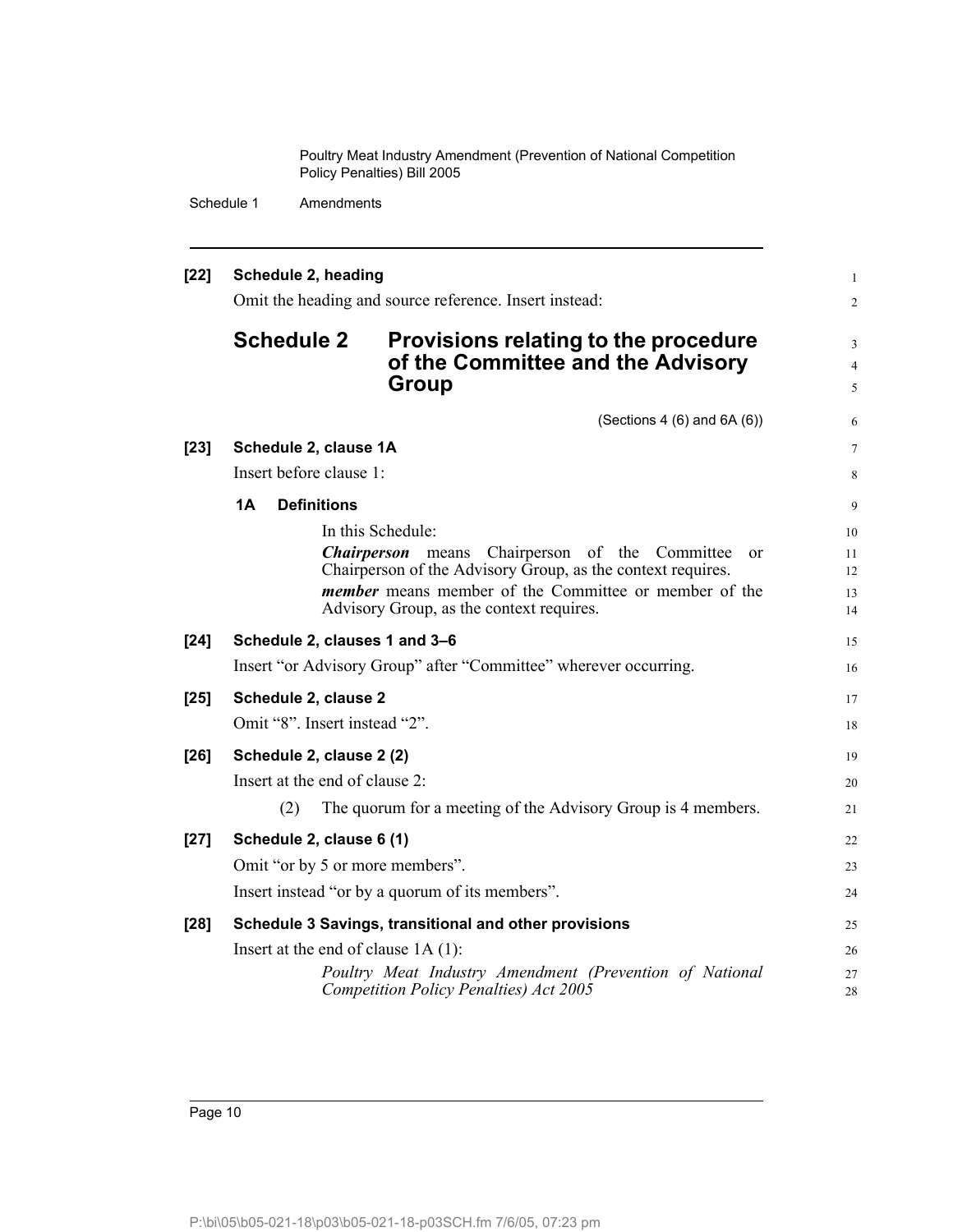Amendments Schedule 1

| $[29]$ | Schedule 3, Part 3<br>Insert after Part 2: |     |                                                                                                                                                                                                                                                                                                        |                                    |  |
|--------|--------------------------------------------|-----|--------------------------------------------------------------------------------------------------------------------------------------------------------------------------------------------------------------------------------------------------------------------------------------------------------|------------------------------------|--|
|        | Part 3                                     |     | Provisions consequent on enactment of<br><b>Poultry Meat Industry Amendment</b><br>(Prevention of National Competition Policy<br>Penalties) Act 2005                                                                                                                                                   | $\overline{c}$<br>3<br>4<br>5<br>6 |  |
|        | $12 \,$                                    |     | <b>Definitions</b>                                                                                                                                                                                                                                                                                     | $\overline{7}$                     |  |
|        |                                            |     | In this Part:                                                                                                                                                                                                                                                                                          | 8                                  |  |
|        |                                            |     | <i>the amended Act</i> means this Act, as amended by the amending<br>Act.                                                                                                                                                                                                                              | 9<br>10                            |  |
|        |                                            |     | <b>the amending Act</b> means the Poultry Meat Industry Amendment<br>(Prevention of National Competition Policy Penalties) Act 2005.                                                                                                                                                                   | 11<br>12                           |  |
|        |                                            |     | <i>the unamended Act</i> means this Act, as in force immediately<br>before the commencement of the amending Act.                                                                                                                                                                                       | 13<br>14                           |  |
|        | 13                                         |     | <b>Committee members</b>                                                                                                                                                                                                                                                                               | 15                                 |  |
|        |                                            | (1) | The person who, immediately before the commencement of<br>Schedule 1 [3] to the amending Act, was the member of the<br>Committee referred to in section $4(3)(a)$ of the unamended Act<br>is taken to have been appointed as the member referred to in<br>section $4(3)(a)$ of the amended Act.        | 16<br>17<br>18<br>19<br>20         |  |
|        |                                            | (2) | A person who, immediately before the commencement of<br>Schedule 1 [3] to the amending Act, was a member of the<br>Committee referred to in section $\overline{4}$ (3) (d) of the unamended Act<br>is taken to have been appointed as a member referred to in section<br>$4(3)(b)$ of the amended Act. | 21<br>22<br>23<br>24<br>25         |  |
|        |                                            | (3) | Subject to clause 7 of Schedule 1 to the amended Act, each<br>member referred to in subclause $(1)$ or $(2)$ holds office for the<br>residue of the term for which he or she was appointed as a<br>member under the unamended Act.                                                                     | 26<br>27<br>28<br>29               |  |
|        | 14                                         |     | Continuation of existing poultry growing agreements                                                                                                                                                                                                                                                    | 30                                 |  |
|        |                                            | (1) | Subject to subclause $(2)$ , the substitution by Schedule 1 [9] to the<br>amending Act of Part 3 of the unamended Act does not affect any<br>existing poultry growing agreement.                                                                                                                       | 31<br>32<br>33                     |  |
|        |                                            | (2) | The price for batch poultry received by a processor from a grower<br>under an existing poultry growing agreement is to be calculated:                                                                                                                                                                  | 34<br>35                           |  |

Page 11